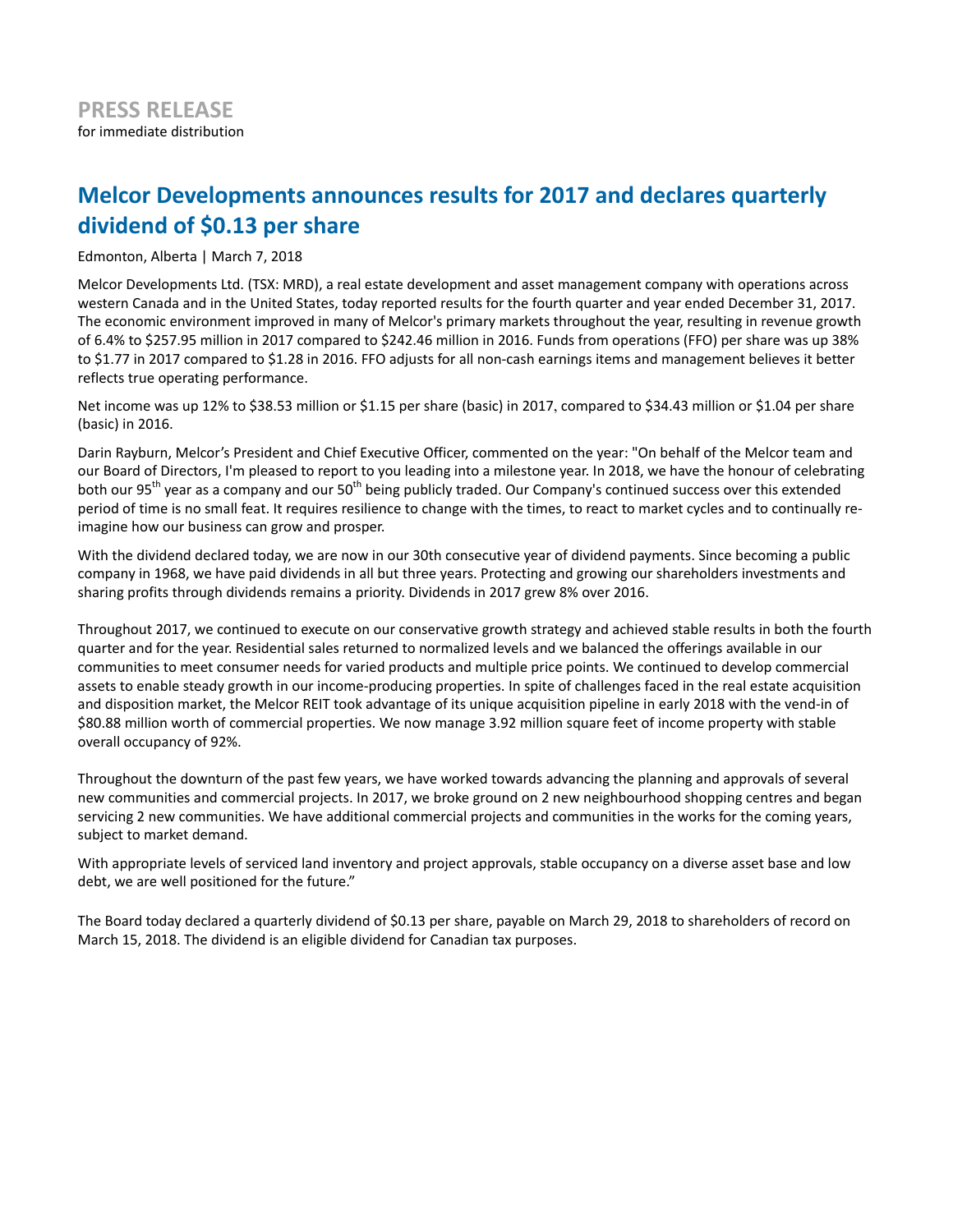# Selected Highlights

| (\$000s except as noted)                       | 2017      | 2016      | <b>Change</b> |
|------------------------------------------------|-----------|-----------|---------------|
| Revenue                                        | 257,950   | 242,461   | 6.4 %         |
| Gross margin $(\%)$ *                          | 45.1%     | 44.7%     | 0.9%          |
| Fair value adjustment on investment properties | (8,828)   | 15,795    | $(155.9)$ %   |
| Net income                                     | 38,525    | 34,433    | 11.9 %        |
| Net margin (%) *                               | 14.9%     | 14.2%     | 4.9 %         |
| Funds from operations *                        | 59,021    | 42,564    | 38.7 %        |
| Shareholders' equity                           | 1,008,590 | 994,721   | 1.4 %         |
| Total assets                                   | 1,990,983 | 1,891,988 | 5.2%          |
| Per Share Data                                 |           |           |               |
| <b>Basic earnings</b>                          | 1.15      | 1.04      | 10.6 %        |
| Diluted earnings                               | 1.15      | 1.04      | 10.6 %        |
| Funds from operations *                        | 1.77      | 1.28      | 38.3 %        |
| Book value *                                   | 30.21     | 29.83     | 1.3 %         |

The economic environment improved in many of our markets in 2017, contributing to strong results. We also continued to advance several strategies to position Melcor for future growth and success.

Community Development ramped up to meet demand following several years of softer markets. Single-family lot sales increased 47% and development of new single-family lots was up by 162% (including the purchase of 294 lots in the US) over 2016. Our strategy of diversifying residential product types to respond to demand in price-sensitive markets has proven successful, with smaller, more cost efficient product types leading sales. Promotions were in place throughout 2017 in certain communities to continue moving inventory; however, most promotions have been withdrawn going into 2018 due to normalized demand.

Investment Properties maintained stable occupancy rates and healthy renewals in spite of market challenges. Investment Properties manages 3.92 million sf of commercial property and 609 residential units, down slightly from last year as we sold some properties to monetize the value created and re-invest capital.

Revenue from our income-producing portfolio (including REIT properties) remained steady over 2016 while the Community Development division saw an increase of 3%. Diversity in the Community Development division's product types (from multifamily to estate) contributed to steady activity in under-served asset classes.

Throughout the year, we maintained our conservative and disciplined approach to investment and development activities and the management of our assets and liabilities.

Property Development completed and transferred 4 buildings (38,199 sf) in 2017 with a further 125,300 sf under development and nearing completion. Revenue from the Property Development division is eliminated on consolidation. Total revenue was down over 2016 as 58% less GLA was completed and transferred in the year. Transfers to Investment Properties will positively impact results in future years as we continue to grow our income-producing assets for long-term holding or for sale to the REIT. We continued to progress commercial land through the development, approvals and lease-up process and have an additional 5 buildings in 4 developments expected to be completed and transferred to Investment Properties in 2018.

We completed the following dispositions during the year, resulting in a 1% reduction of GLA in our portfolio of managed properties:

- a parking lot in Edmonton, Alberta for \$2.99 million (net of transaction costs),
- a residential building in the US for \$0.17 million (net of transaction costs), and
- the REIT disposed of an industrial property in Lethbridge, Alberta for \$7.76 million (net of transaction costs).

We continued to invest in land inventory and increased our land holdings by 771.44 acres in strategic growth corridors. The acquired land is primarily allocated to residential development and includes 515.78 acres acquired in the US. We continue to move land use approvals through the municipal approval process to increase our supply of shovel ready assets so that we are ready to capitalize on improved demand.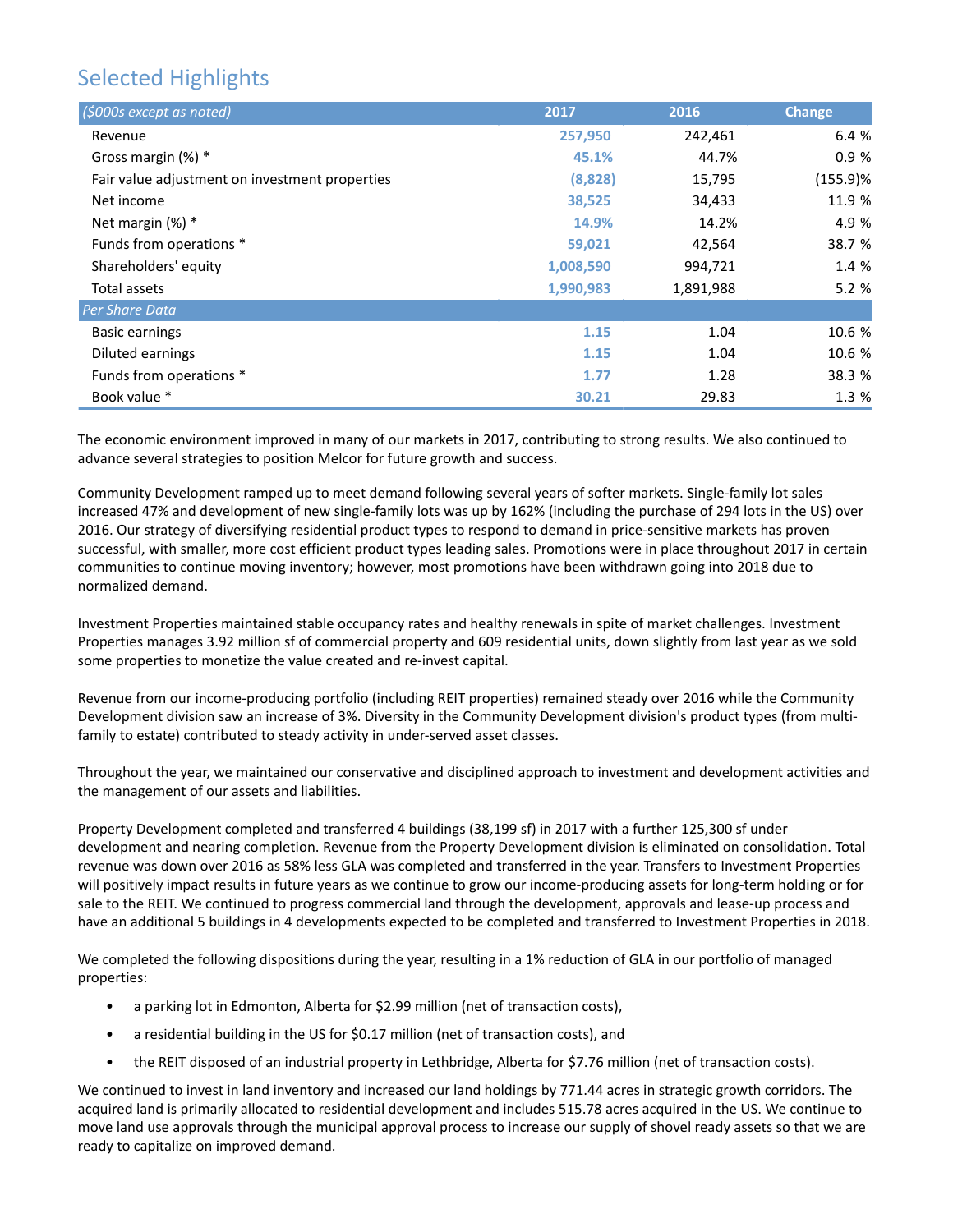Occupancy in our income-producing properties owned by Melcor and the REIT remained steady at 92%.

Subsequent to the year end, the REIT purchased five commercial properties (172,629 sf of owned GLA) from Melcor for \$80.88 million. This was the fourth sale completed to the REIT and represents a key part of our value chain. Through the REIT, we are able to monetize the value we create as we move land from raw inventory to completed commercial project. As majority owner of the REIT, we receive monthly distributions from the REIT. Growing the asset management side of our business helps to stabilize our overall revenue throughout the year.

## Return to Shareholders

Melcor continues to distribute profit to our shareholders. During 2017, the Company paid annual dividends of \$0.52 per share, representing growth of 8%.

Melcor declared a \$0.13 per share dividend on March 7, 2018 payable on March 29, 2018 to shareholders of record on March 15, 2018. The dividend is an eligible dividend for Canadian tax purposes.

Melcor has been paying dividends since 1969.

## **Outlook**

Melcor owns a high quality portfolio of assets, including raw land, developed land inventory (residential lots and acres for multi-family and commercial development), income-producing properties and championship golf courses. Alberta, our largest market, has undergone dramatic changes throughout the past few years, primarily related to lower oil prices. We continue to execute on our strategic plan and achieved solid results in 2017. We are intentionally diversifying across asset class and geography, and continue to invest in the US with both raw land acquisitions and the launch of an 1,100-acre community with expansion capacity. This diversification will serve to ease reliance on the Alberta economy.

Market demand varies by asset class and region and we expect this to continue in 2018. On the residential side, we expect starter homes and lower priced options including duplexes, townhomes and new product types such as zero lot lines to continue to lead the market. On the commercial side, retail activity remains steady and we expect that trend to continue. Our US assets continue to deliver positive returns in economies that are growing and that are counter cyclical to our resource dependence in Alberta.

Our business model has adapted to changing times for 94 years. We will continue to take advantage of opportunities to diversify our asset base both geographically and by product type. We will maintain our disciplined, conservative approach to operations to ensure that we remain profitable while achieving our fundamental goals of protecting shareholder investment and sharing corporate profit with our shareholders.

With appropriate levels of serviced land inventory, high occupancy rates and capacity on our operating facility, we remain are positioned for the future.

### **MD&A and Financial Statements**

Information included in this press release is a summary of results. This press release should be read in conjunction with Melcor's 2017 consolidated financial statements and management's discussion and analysis for the year ended December 31, 2017, which can be found on the Company's website at www.Melcor.ca or on SEDAR (www.sedar.com).

### **Annual General Meeting**

We invite shareholders to join us at Melcor's annual general meeting on May 10, 2018 at 11:00 am MDT. The meeting will be held in the Devonian Room at the Westin, 10135 100 Street, Edmonton, Alberta. We look forward to seeing you there.

### **About Melcor Developments Ltd.**

Melcor is a diversified real estate development and asset management company that transforms real estate from raw land through to high-quality finished product in both residential and commercial built form. Melcor develops and manages mixeduse residential communities, business and industrial parks, office buildings, retail commercial centres and golf courses. Melcor owns a well diversified portfolio of assets in Alberta, Saskatchewan, British Columbia, Arizona and Colorado.

Melcor has been focused on real estate since 1923. The Company has built over 100 communities across western Canada and today manages 3.9 million sf in commercial real estate assets and 609 residential rental units. Melcor is committed to building communities that enrich quality of life - communities where people live, work, shop and play.

Melcor's headquarters are located in Edmonton, Alberta, with regional offices throughout Alberta and in British Columbia and Arizona. Melcor has been a public company since 1968 and trades on the Toronto Stock Exchange (TSX:MRD).